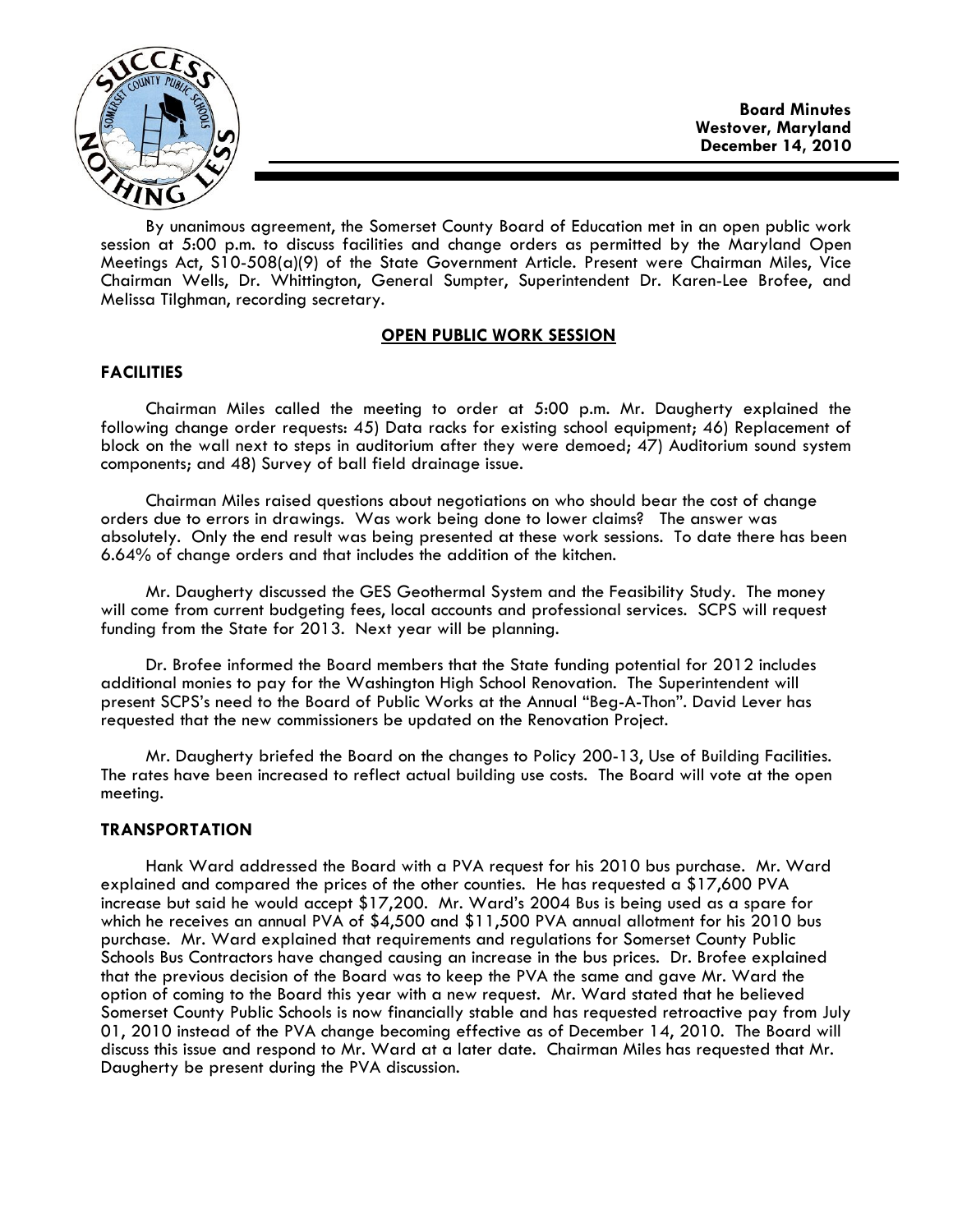## BOARD RETREAT

 Dr. Brofee discussed the planning of a Board retreat. MABE has agreed to come to Somerset County if we have ten or more Board members attending. Kitty Blumsack has requested to do a retreat like last year. The Board agreed on April to hold the retreat. They will review a list of workshops and decide which ones to ask MABE to offer.

## JOB SHARING

 The Superintendent discussed the Job Sharing option with the Board members. This option involves two employees sharing the same job position, but working on different days or different times in a given day (one morning and one afternoon). The Board expressed concern about the fairness of this practice and its benefits to the school system. Dr. Brofee will develop a policy and bring it to the Board members for further discussion.

### Adjournment

The Board's open session meeting was adjourned at 6:10 p.m.

# REGULAR SESSION AGENDA

## 1. Call to Order

The meeting was called to order by Chairman Miles at 7:30 p.m.

## 2. Swearing in of Board of Education Member

Ms. Margo Green-Gale, newly elected Board member, was sworn in by Ted Phoebus.

### 3. Roll Call

The roll was called by Melissa Tilghman indicating that all five Board members, the Superintendent and both Student Representatives were present.

# 4. Declaration of Quorum

It was declared that a quorum was present.

### 5. Pledge of Allegiance

Chairman Miles led the Board in the Pledge of Allegiance.

### 6. Approval of Minutes

A motion was called for by Chairman Miles, moved by Dr. Whittington, seconded by General Sumpter and passed to approve the minutes of October 19, 2010 and November 9, 2010. The motion was carried unanimously.

# 7. Adoption of Agenda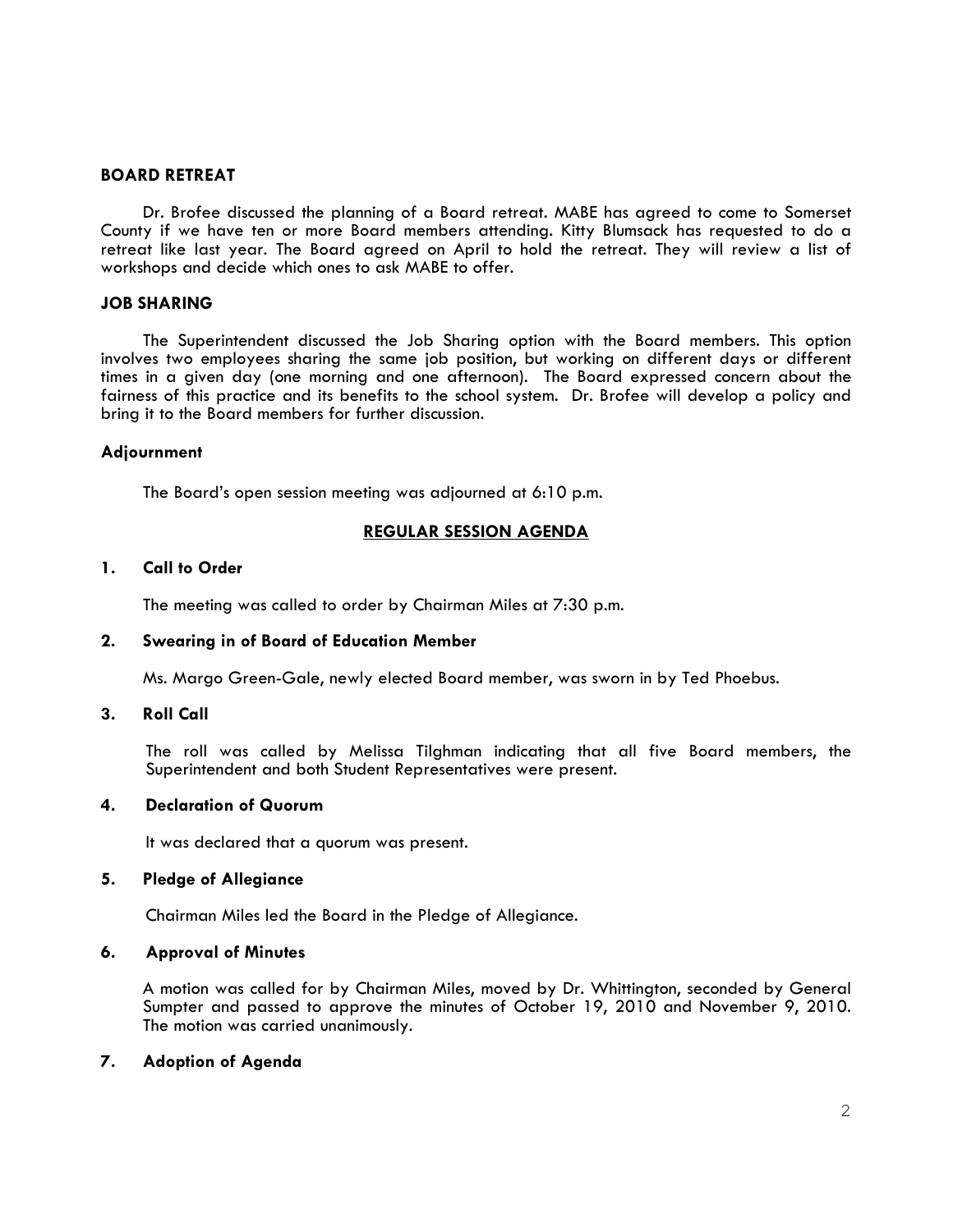It was moved by Vice Chairman Wells, seconded by General Sumpter and passed to adopt the amended agenda. The vote was unanimous.

### 8. Student Board Members' Activities Report

Miss Elmore reported that Washington High School had raised over \$100 for needy children. There will be a talent show held on January 26, 2011. Deal Island Elementary School's water safety class went well, Princess Anne Elementary School's Christmas bizarre went well, Greenwood Elementary's Christmas concert went well and Somerset Intermediate won the STEM Lego competition.

Ms. Sturgis reported that the Woodson Elementary's Christmas bizarre will be held December 15, 2010 and the Christmas concert will be held December 17, 2010. Crisfield High School held a career fair with eighteen different vendors and an annual blood drive will be held December 16, 2010. Ms. Sturgis also requested the Board's consideration of Crisfield High School's petition for a football team. The Board members thanked both students for their reports.

#### 9. Public Participation

There was no public participation.

### 10. Introduction of Somerset County Public Schools' Christmas Card Artist

Dr. Brofee introduced Crisfield Academy and High School's 2010 Christmas Card Artist. The student was awarded a gift card and was thanked by the Board members.

## 11. Old Business

### A. Facilities

### Change Order Requests

It was moved by General Sumpter, seconded by Dr. Whittington and passed to approve Mr. Daugherty's Change Order requests. The vote was unanimous.

### Use of School Facilities, Policy #200-13

A motion was called for by Chairman Miles, moved by Dr. Whittington, seconded by Vice Chairman Wells and passed to approve Mr. Daugherty's revised Policy 200-13, Use of School Facilities. The vote was unanimous.

### Storage Tank Transfer to Commissioners

Mr. Daugherty informed the Board members that the commissioners have decided to give the storage tanks at Somerset Intermediate to the Deal Island Fire Company.

### B. Finance

## Jobs for Education Revenue

The Superintendent requested to move this item to new business.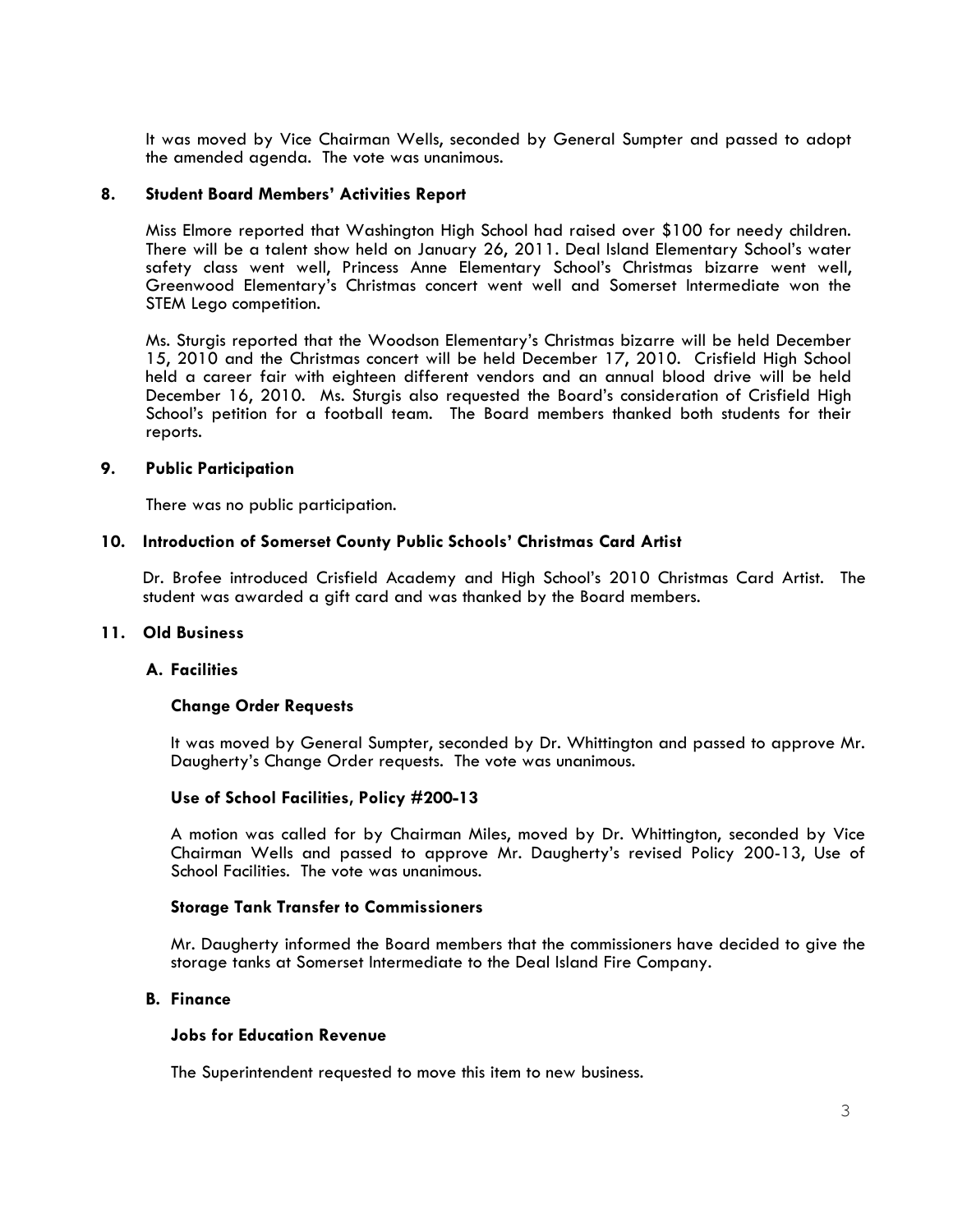# C. Policies

## Policy 300-13, Fixed Assets

It was moved by Dr. Whittington, seconded by Vice Chairman Wells and passed to approve Ms. Miller's request to revise the Fixed Assets Policy. The change includes the increase of the capitalization threshold asset to \$5,000.

## D. Human Resources

## Job Descriptions

It was moved by General Sumpter, seconded by Vice Chairman Wells and passed to approve the following job descriptions presented by Mr. Lawson at the December Board meeting: ALC Teacher, Assistant/Vice Principal, and Dean of Students.

## 12. New Business

## A. Finance

## Monthly Finance Report

Dr. Brofee presented the monthly finance report to the Board.

## Category Transfer

It was moved by Dr. Whittington, seconded by General Sumpter and passed to approve Ms. Miller's category transfer request. The transfer moves funds from the Instructional category to the Mid Level Administration category. The vote was unanimous.

## Food Service Report

Dr. Brofee presented the Food Service Report to the Board. General Sumpter questioned the inventory procedure and management practices. The Board members expressed concern that students are carrying lunch instead of purchasing it at the school.

# FY2012 Budget Discussion

Dr. Brofee provided a breakdown of the current and future budget outlook. Property Tax Revenue has gone down as well as Income Tax. Somerset went down by -\$315,304. The general funding for Somerset also went down. With Job for Education funding 20% of the funding can be considered new money while the other 80% will be absorbed by the State contribution for 2012.. SCPS will be loosing unrestricted funds which are being replaced by restricted funding. We will also be loosing ARRA and SFSF funding which includes some contractual positions.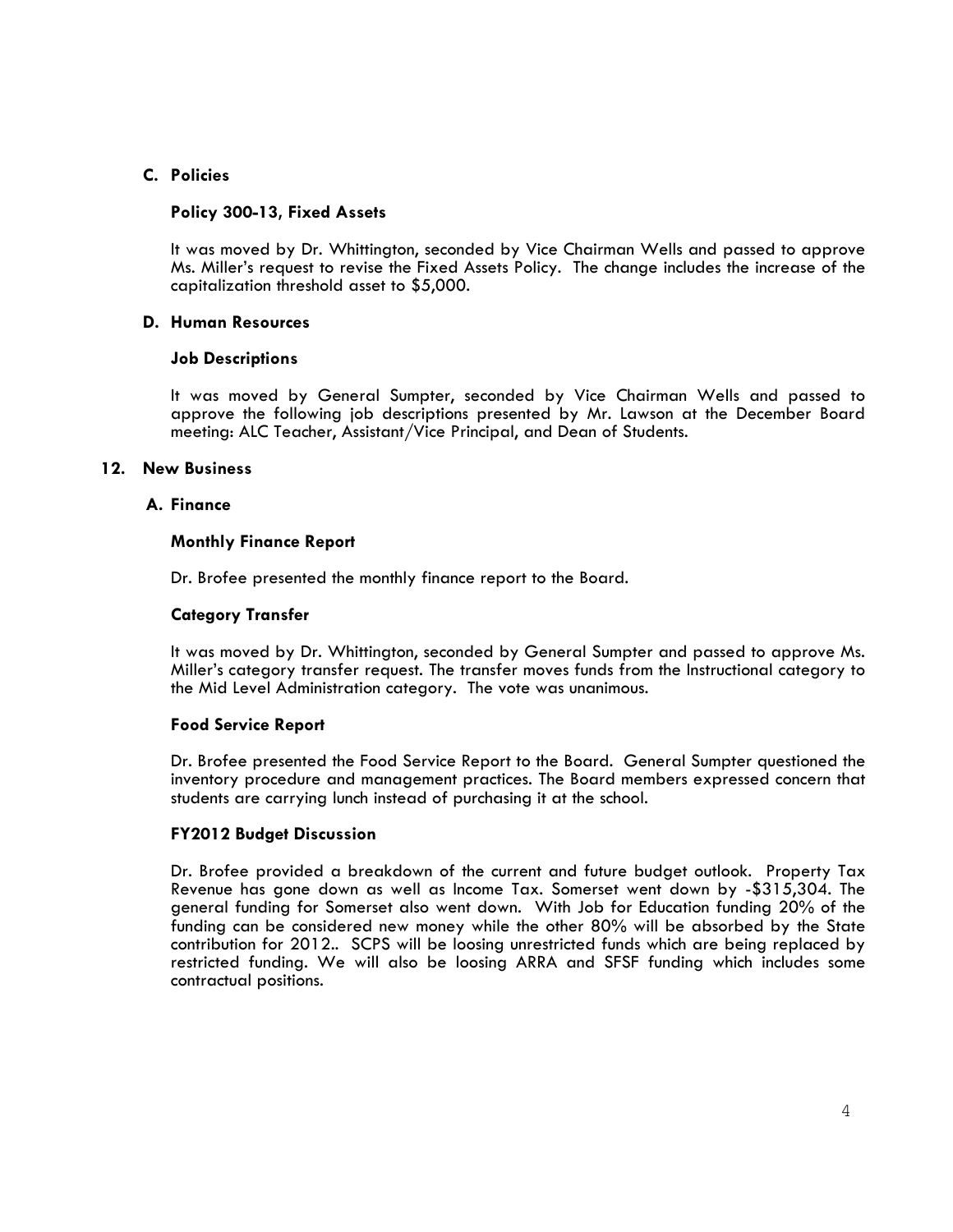A motion was called for by Chairman Miles, moved by General Sumpter, seconded by Dr. Whittington and passed to approve the Superintendent's request to carry the 170,000 of Jobs for Education Funds forward to 2012 instead of adding new positions. The motion was carried unanimously.

The Superintendent continued with a budget breakdown reporting that 80% of total budget is salaries and fringes, \$600,000 is Stabilization Funds that will not be available next year. Over \$420,000 of ARRA funding will be gone in FY2012. The ratio of retirees to the active members has shown a significant increase and is increasing the State's structural deficit. The bottom line is Somerset County needs a total of \$1,222,447 to maintain today's programs. Dr. Brofee requests the Boards input on high probable shortfall, input on how to build the budget, suggestions on where eliminations and reductions should occur, and direction as to how the public input should be gathered. Vice Chairman Wells stated that he would like to talk and listen to the principals and has requested exact numbers instead of percentages in regards to the budget. Dr. Brofee stated that she would set-up a work session for the Board with the administrators.

General Sumpter also expressed concern that SCPS find areas with redundant expenses and requested an early work session in January. Dr. Whittington expressed his concern that the Board be involved in future development of the budget. Chairman Miles stated that SCPS should continue offering budget community input and addressed that current procedures be followed in doing what is best for the students. He also expressed that employees are not taking the crisis serious and requested to meet with Vicki Miller after the meeting.

# B. Policies

## Policy 800-11, Title I Parent Involvement

Ms. Holland requested that the Board review and study revised Policy #800-11, Title I Parent Involvement for a vote at the January Board meeting. The revision includes the addition of Item H (providing opportunities for parent training through multiple formats on new resources as they become available in the county and Item I (providing materials and opportunities for training to help parents work with their children to improve achievement, such as math, literacy, and technology training.

# C. Student Services

### Homeless Monitoring Visit/Update

Ms. McLaughlin provided an update report on the Homeless Monitoring visit. There are currently 52 homeless students in the SCPS school system. The monitoring visit checks to make sure we are following procedures and are in compliance. Somerset County Public Schools has reserved funding to help the homeless families. There have been several grants received to aid in the purchasing of schools supplies and uniforms. Two homeless seniors have graduated. All students are given the opportunity to continue going to their home school as many of Somerset's homeless students live in Wicomico/Worcester due to the lack of shelters in Somerset County. Title I funding can now be used in non Title I schools for homeless student's needs.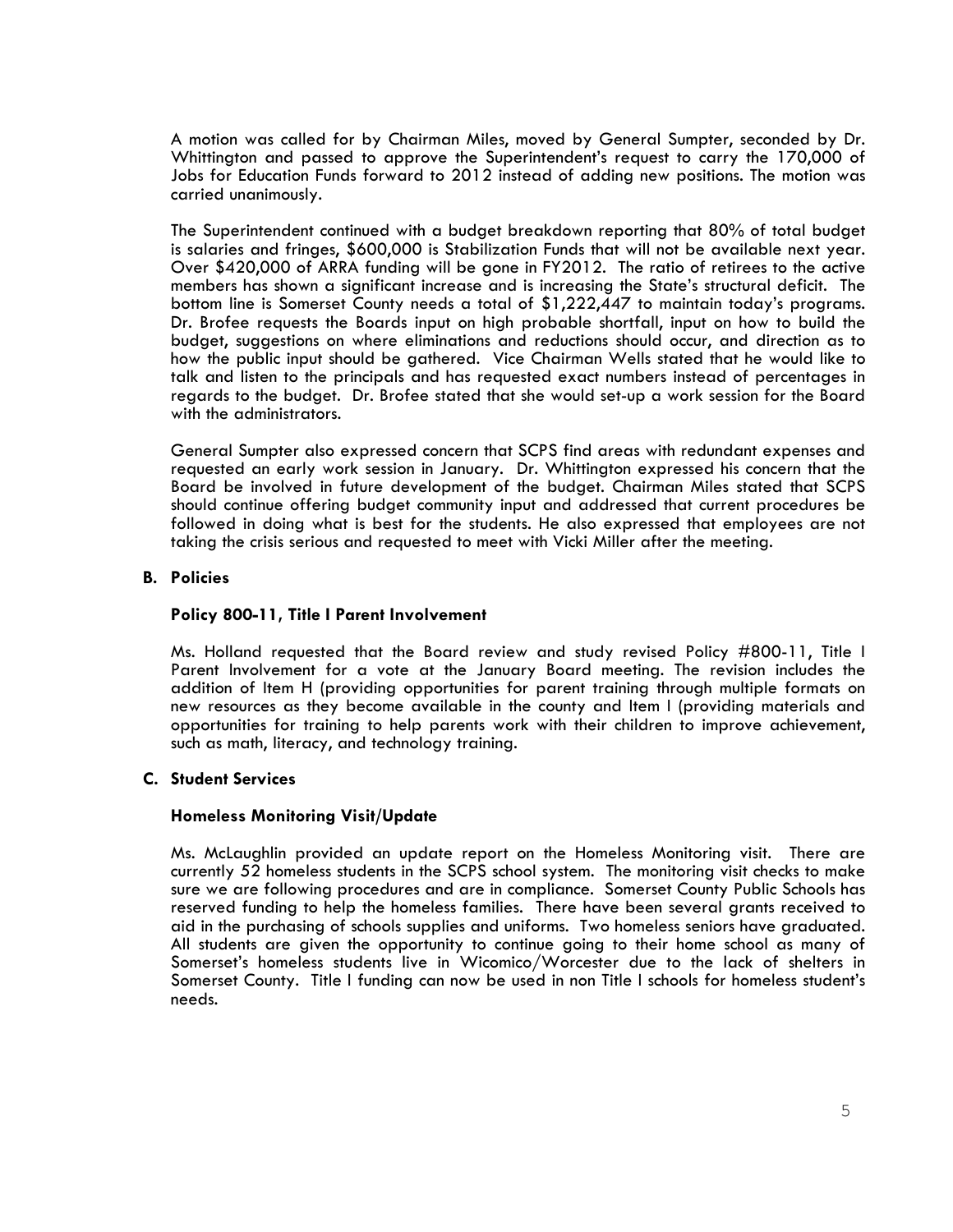# D. Facilities and Transportation

# Feasibility Study for GES HVAC Replacement

It was moved by Dr. Whittington, seconded by General Sumpter and passed to approve the Feasibility Study for the GES HVAC Replacement with Gipe Associate, Inc.

# Approval of Contract for Route #28

 It was moved by Vice Chairman Wells, seconded by Dr. Whittington and passed to approve Mike Greco for the Route #28 bus contract. The vote was unanimous.

# Approval of Substitute Bus Driver Training

A motion was called for by Chairman Miles, moved by Vice Chairman Wells, seconded by General Sumpter and passed to approve Mr. Daugherty's request to train Diane Daniels and Preston Hinman as Substitute Bus Drivers. The motion was carried unanimously. Dr. Whittington questioned the hiring practice of bus contractors and the awarding of additional points to substitutes giving them an advantage in being chosen for open positions.

# E. Instruction

### Race to the Top

Mr. Bloodsworth provided the Board with an update on the Race to Top. MSDE is using the funding to hire 56 new employees. Maryland is one of 12 states to win funding and will receive 250 million dollars for reform, of which 125 million went to MSDE. The reform is based on standards and assessments, data, great teachers and leaders, STEM, and the turn around of low achieving students. Schools will be expected to continue making AYP while making transition. MSDE will track students from 4<sup>th</sup> grade to college. Maryland is required to identify the lowest performing schools. Somerset had to develop a scope of work on how its funds will be expended over 4 the years. Extra duty stipends are available for STEM Teachers, funding for data infrasture, data design, and technology facilitators. The 1:1 laptop initiative will begin with the upcoming ninth graders in January 2011. Those ninth graders will be offered the opportunity to purchase the laptops upon graduation. The teachers' evaluations will be tied to student growth. Parent Involvement funds are available. Mr. Bloodsworth distributed handouts to the Board members explaining Race to the Top. Vice Chairman Wells expressed concern of the funding and scope's impact on student achievement.

# F. Human Resources

### Job Descriptions

Mr. Lawson presented the Early Childhood Education Teacher, Tutor, and School Administrative Associate II revised job descriptions for the Board's review and study. The Board will vote at the January Board meeting.

# New Hire, Retires, and Resignations

It was moved by General Sumpter, seconded by Dr. Whittington and passed to approve Mr. Lawson's Human Resources Report. The vote was unanimous.